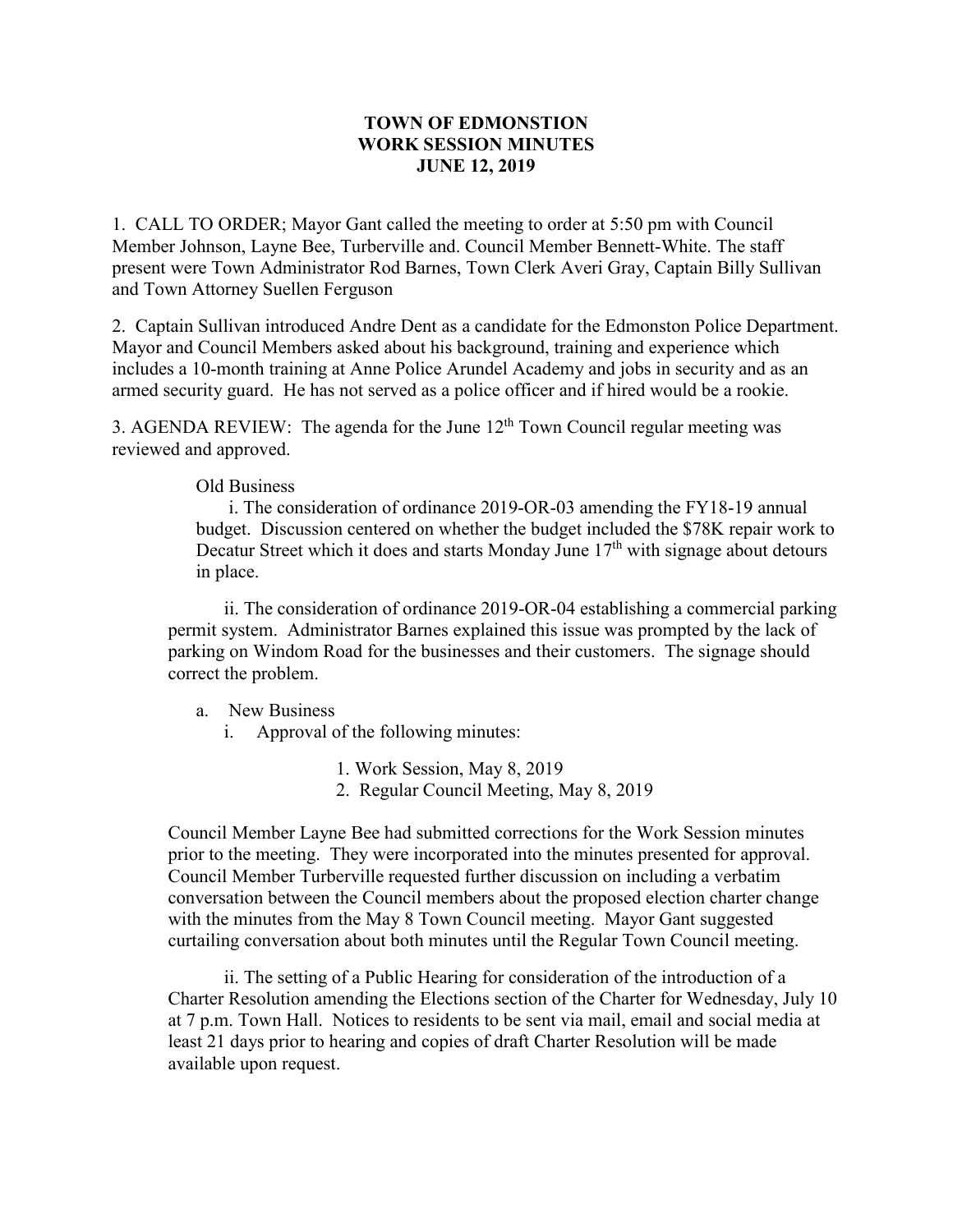iii. The consideration of Resolution #R2019-03 supporting the Town's Community Legacy grant applications to the Maryland Department of Housing and Community Development. (Edmonston Beautiful and Commercial Façade Improvement Program)

Administrator Barnes indicated the Town's applying for the  $3<sup>rd</sup>$  year for the Edmonston Beautiful program grant in the amount of \$50K. Also applying for a façade improvement grant in the amount of \$85K for the businesses on Kenilworth Avenue and Decatur Street which includes signage, painting and awnings. Timeframe of award is late fall at the earliest or next spring at the latest.

iv. The award of bid for engineering and design services for SHA Safe Routes to School Sidewalk project in the Amount of \$30,034.07 to Brightwater, Inc. Environmental Consulting.

Brightwater Inc is consulting with Town engineer on this project which is a sidewalk from Town Hall to Crittenden Street and on to the park as our Safe Routes to School. Two bidders applied, and the awarded bid will go through State approval process. Overall grant award is 220,447 which covers the \$30K and of this amount. However, there is a match of in kind in the amount of \$41.227 required.

v. The introduction of Ordinance 2019-OR-05 modifying the Town's fence requirement, disallowing electric fences in certain areas. The electric fence ordinance is in final draft with Attorney Ferguson and within it includes language that disallows these fences if adjacent to residential areas that abuts against houses like on 46<sup>th</sup> and Buchanan. However, if no houses are nearby, per county regulations an electric fence could be allowed. The two electric fences in Edmonston both must be removed due height restrictions issued per the county. Council Member Johnson pointed to a third possible electric fence at the Wagner Roofing Company that needs investigation.

vi. The approval of the proposal from Ecosite, Inc. in the amount of \$30,000 to develop construction plans, details and bid documents for the proposed Ingraham Street Chesapeake Bay Trust grant. Our Town engineer is managing the design and construction of this rain gardens and street/sidewalk improvements project which covers areas from Ingraham between Lafayette and  $46<sup>th</sup>$  residential and commercial areas.

4. Discussion about the Town's compliance with the Charter and/or the Code.Council Member Bennett-White expressed concern that the Town was not in compliance with the Charter and/or the Code. She indicated there were two areas of concern. The first one involved a discussion about the Code Enforcement Officer position being a part of the Police Department and supervised by the Police Chief per the Town Charter. Mayor Gant indicated a change in the supervision of the position came about due to personnel issues brought to her attention and as also requested by the Code Officer. The solution was to have the position managed by Town Administrator Barnes. Per the Charter, the position is still listed under Police Department and remains so unless a change is sought by Council. However, there are situations the Code Officer encounters whereby the Town Administrator is better suited to manage than the Police Department and vice versa. Therefore, split supervision between the two departments is recommended. The second are was the appointment of standing committees required per